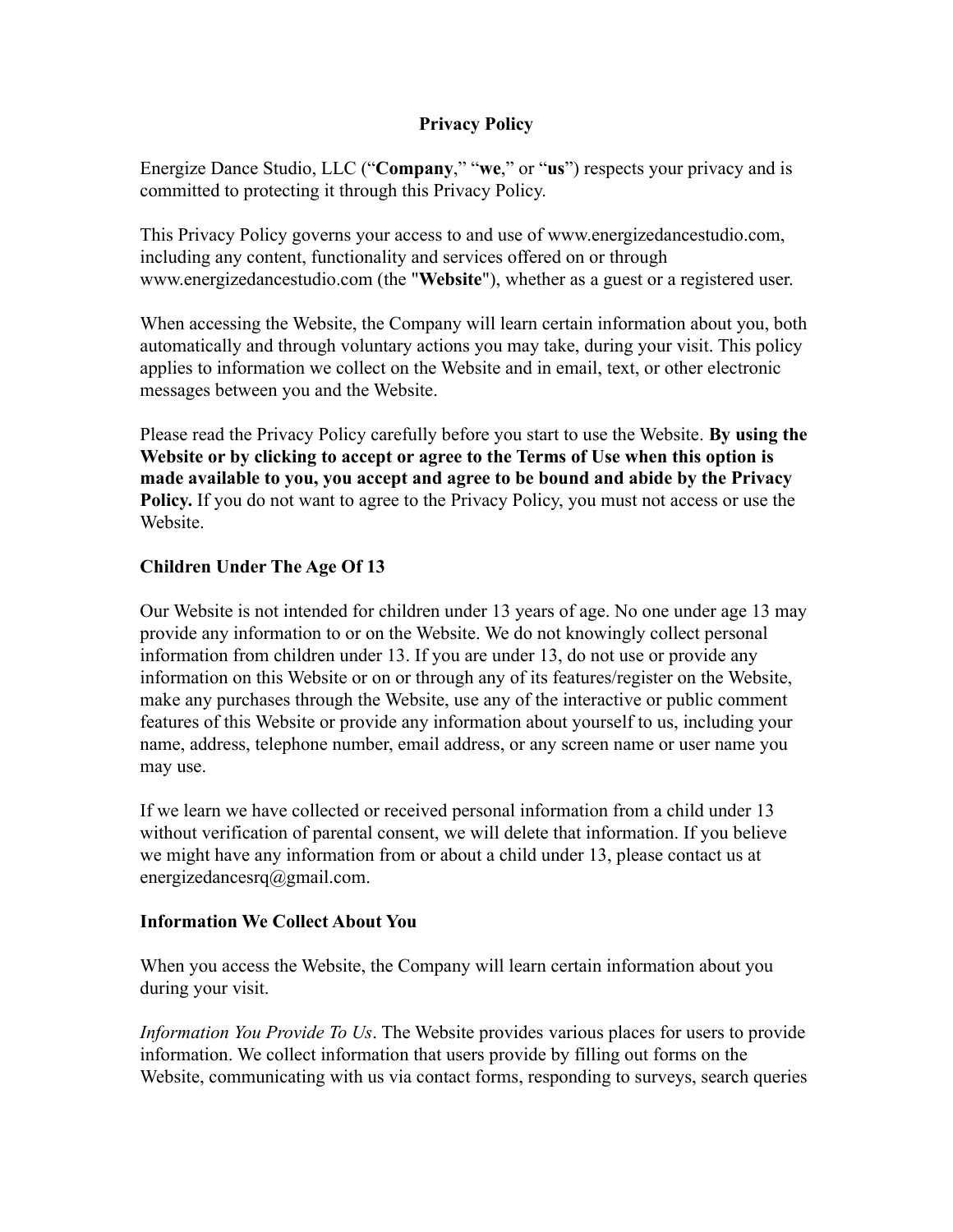on our search feature, providing comments or other feedback, and providing information when ordering a product or service via the Website.

We use information you provide to us to deliver the requested product and/or service, to improve our overall performance, and to provide you with offers, promotions, and information.

*Information We Collect Through Automatic Data Collection Technology*. As you navigate through our Website, we may use automatic data collection technologies including Google Analytics to collect certain information about your equipment, browsing actions, and patterns. This will generally include information about your location, your traffic pattern through our website, and any communications between your computer and our Website. Among other things, we will collect data about the type of computer you use, your Internet connection, your IP address, your operating system, and your browser type.

The information we collect automatically is used for statistical data and will not include personal information. We use this data to improve our Website and our service offerings. To the extent that you voluntarily provide personal information to us, our systems will associate the automatically collected information with your personal information.

### **Use of Cookies And Pixels**

Similar to other commercial websites, our website utilizes a standard technology called "cookies" and server logs to collect information about how our site is used. Information gathered through cookies and server logs may include the date and time of visits, the pages viewed, time spent at our site, and the websites visited just before and just after our own, as well as your IP address.

A cookie is a very small text document, which often includes an anonymous unique identifier. When you visit a website, that site's computer asks your computer for permission to store this file in a part of your hard drive specifically designated for cookies. Each website can send its own cookie to your browser if your browser's preferences allow it, but (to protect your privacy) your browser only permits a website to access the cookies it has already sent to you, not the cookies sent to you by other sites.

The Company reserves the right to use technological equivalents of cookies, including social media pixels. These pixels allow social media sites to track visitors to outside websites so as to tailor advertising messages users see while visiting that social media website. The Company reserves the right to use these pixels in compliance with the policies of the various social media sites.

### **Third Party Use Of Cookies**

Some content or applications, including advertisements, on the Website are served by third-parties, including advertisers, ad networks and servers, content providers, and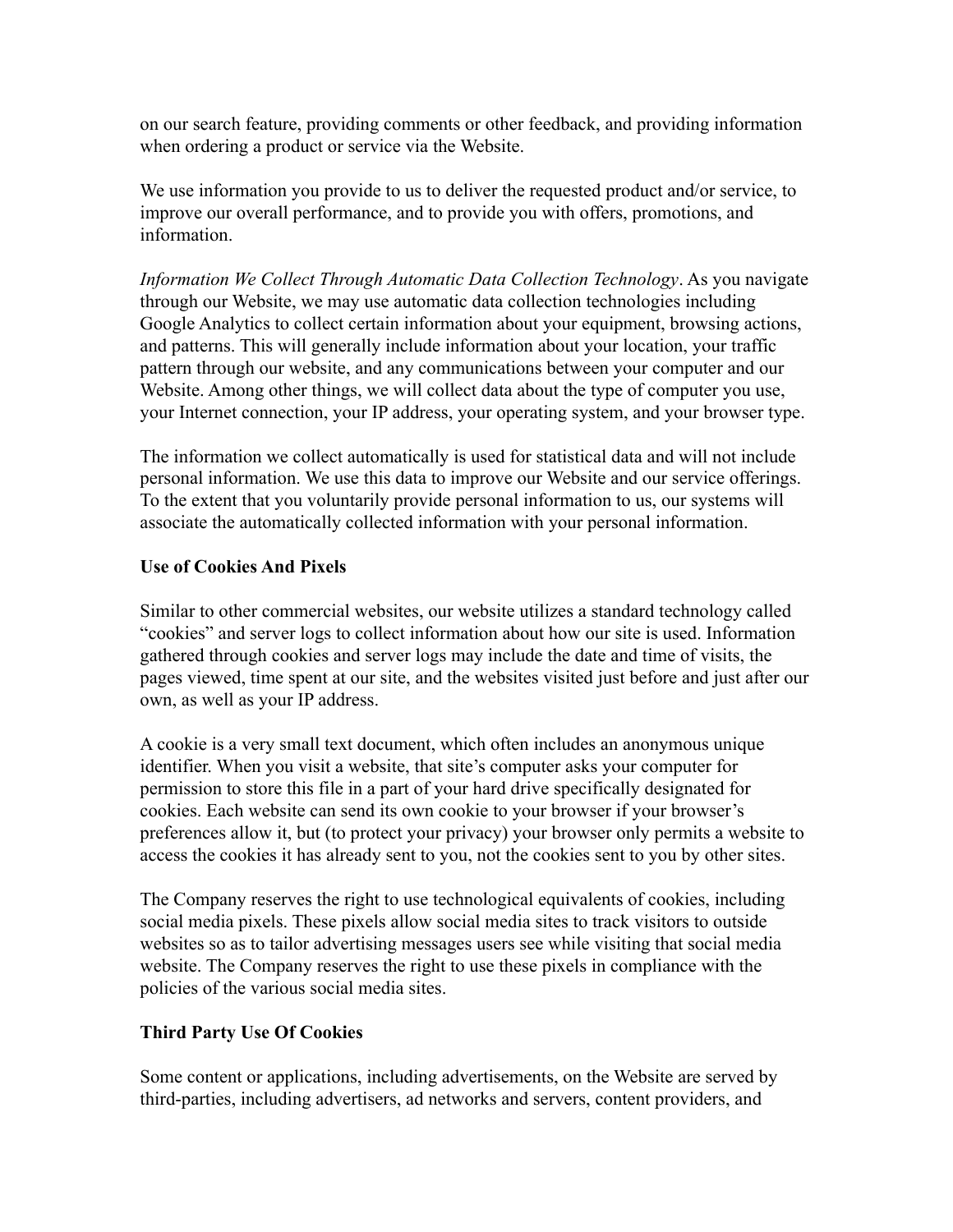application providers. These third parties may use cookies alone or in conjunction with web beacons or other tracking technologies to collect information about you when you use our website. The information they collect may be associated with your personal information or they may collect information, including personal information, about your online activities over time and across different websites and other online services. They may use this information to provide you with interest-based (behavioral) advertising or other targeted content.

We do not control these third parties' tracking technologies or how they may be used. If you have any questions about an advertisement or other targeted content, you should contact the responsible provider directly.

# **Email Information**

If you choose to correspond with us through email, we may retain the content of your email messages together with your email address and our responses. We provide the same protections for these electronic communications that we employ in the maintenance of information received online, mail, and telephone. This also applies when you register for our website, sign up through any of our forms using your email address or make a purchase on this site. For further information see the email policies below.

# **Email Policies**

We are committed to keeping your e-mail address confidential. We do not sell, rent, or lease our subscription lists to third parties, and will not disclose your email address to any third parties except as allowed in the section titled Disclosure of Your Information.

We will maintain the information you send via e-mail in accordance with applicable federal law.

In compliance with the CAN-SPAM Act, all e-mails sent from our organization will clearly state who the e-mail is from and provide clear information on how to contact the sender. In addition, all e-mail messages will also contain concise information on how to remove yourself from our mailing list so that you receive no further e-mail communication from us.

Our emails provide users the opportunity to opt-out of receiving communications from us and our partners by reading the unsubscribe instructions located at the bottom of any e-mail they receive from us at anytime.

Users who no longer wish to receive our newsletter or promotional materials may opt-out of receiving these communications by clicking on the unsubscribe link in the e-mail.

### **How And Why We Collect Information**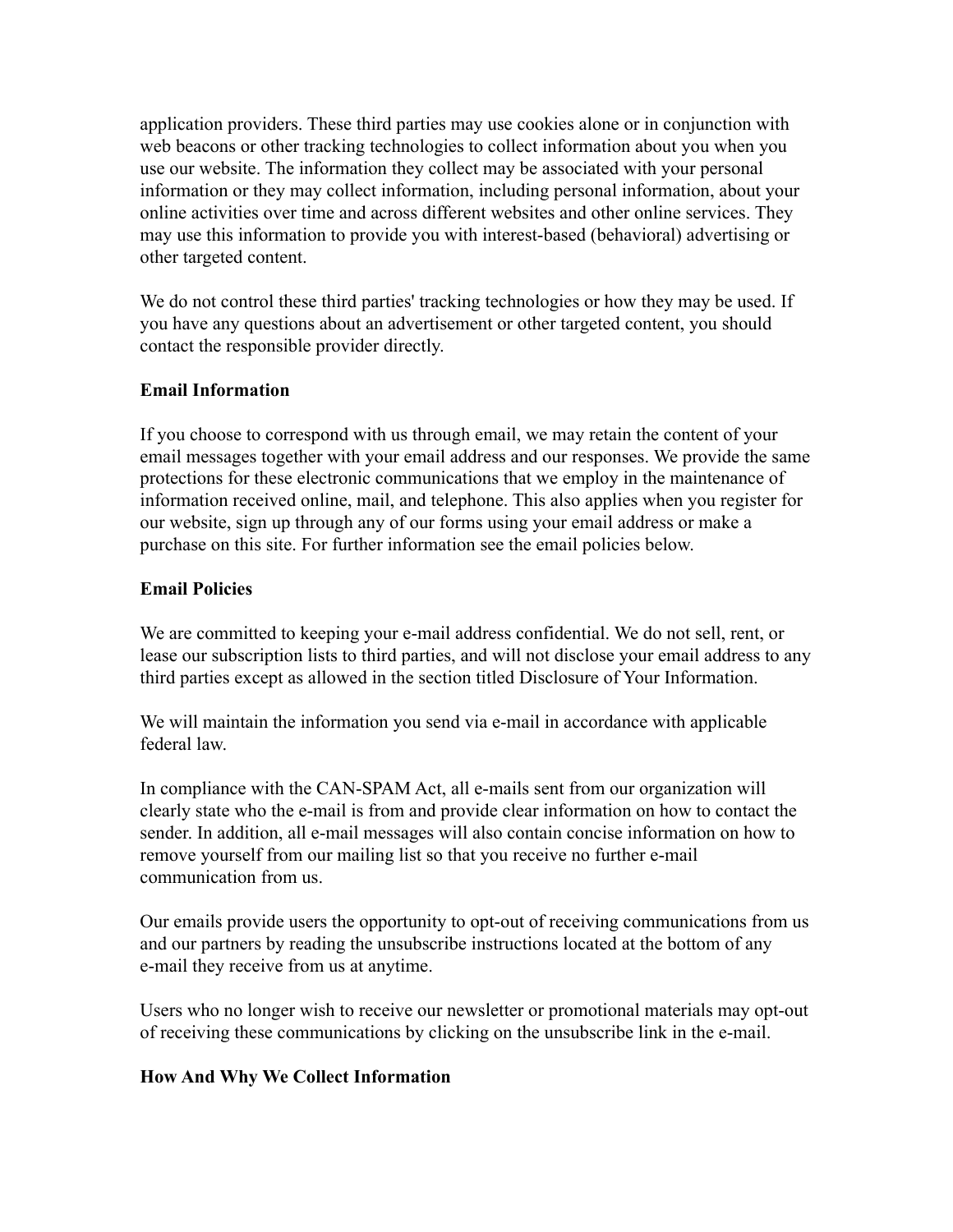The Company collects your information in order to record and support your participation in the activities you select. If you register to download a book or resources, sign up for our newsletter, and/or purchase a product from us, we collect your information. We use this information to track your preferences and to keep you informed about the products and services you have selected to receive and any related products and/or services. As a visitor to this Website, you can engage in most activities without providing any personal information. It is only when you seek to download resources and/or register for services that you are required to provide information.

If you are outside the European Union and opt to receive any free resources, participate in any free training programs, register for a webinar, register for a live event, register for a seminar, or purchase any products sold by the Company on this Website, we will automatically enroll you to receive our free email newsletter. If you do not wish to receive this newsletter, you can unsubscribe anytime. We include an "unsubscribe" link at the bottom of every email we send. If you ever have trouble unsubscribing, you can send an email to energizedancesrq@gmail.com requesting to unsubscribe from future emails.

If you are in the European Union and opt to receive any free resources, participate in any free training programs, register for a webinar, register for a live event, register for a seminar, or purchase any products sold by the Company on this Website, we will only enroll you to receive our free email newsletter if you affirmatively consent to it. If you do not wish to receive this newsletter, you can unsubscribe anytime. We include an "unsubscribe" link at the bottom of every email we send. If you ever have trouble unsubscribing, you can send an email to energizedancesrq@gmail.com requesting to unsubscribe from future emails.

### **How Do We Use the Information That You Provide to Us?**

We use personal information for purposes of presenting our Website and its contents to you, providing you with information, providing you with offers for products and services, providing you with information about your subscriptions and products, carrying out any contract between you and the Company, administering our business activities, providing customer service, and making available other items and services to our customers and prospective customers.

From time-to-time, we may use the information you provide to us to make you offers to purchase products and services provided by third parties in exchange for a commission to be paid to us by such third parties. Should you opt to take part in such promotions, the third parties will receive your information.

From time-to-time, we may use the information you provide to us to display advertisements to you that are tailored to your personal characteristics, interests, and activities.

#### **Disclosure Of Your Information**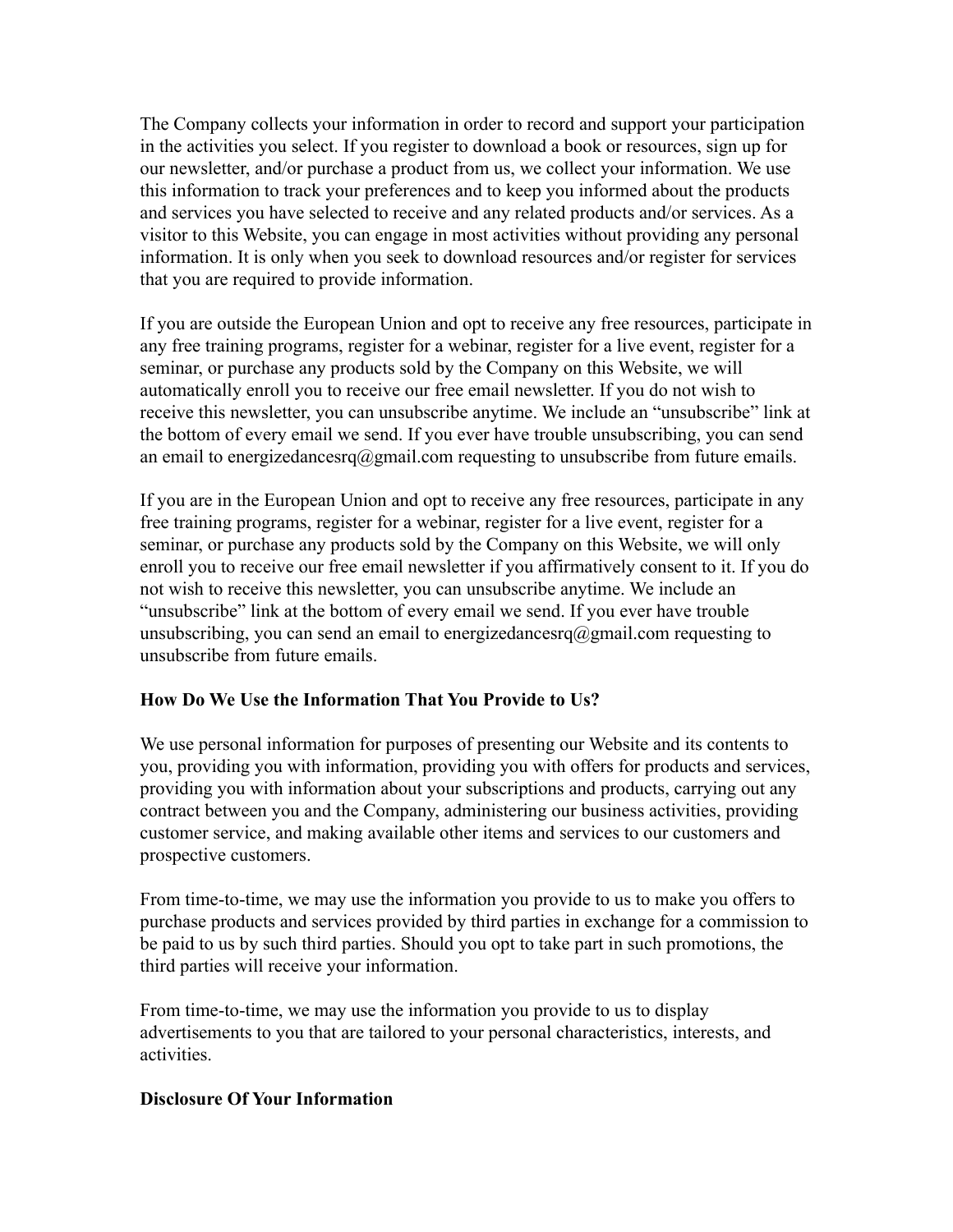As a general rule, we do not sell, rent, lease or otherwise transfer any information collected whether automatically or through your voluntary action.

We may disclose your personal information to our subsidiaries, affiliates, and service providers for the purpose of providing our services to you.

We may disclose your personal information to a third party, including a lawyer or collection agency, when necessary to enforce our terms of service or any other agreement between you and the Company.

We may provide your information to any successor in interest in the event of a merger, divestiture, restructuring, reorganization, dissolution, or other sale or transfer of some or all of the Company's assets and/or business.

We may disclose information when legally compelled to do so, in other words, when we, in good faith, believe that the law requires it or for the protection of our legal rights or when compelled by a court or other governmental entity to do so.

### **How Do We Protect Your Information and Secure Information Transmissions?**

We employ commercially reasonable methods to ensure the security of the information you provide to us and the information we collect automatically. This includes using standard security protocols and working only with reputable third-party vendors.

Email is not recognized as a secure medium of communication. For this reason, we request that you do not send private information to us by email. However, doing so is allowed, but at your own risk. Some of the information you may enter on our website may be transmitted securely via a secure medium known as Secure Sockets Layer, or SSL. Credit Card information and other sensitive information is never transmitted via email.

The Company may use software programs to create summary statistics, which are used for such purposes as assessing the number of visitors to the different sections of our site, what information is of most and least interest, determining technical design specifications, and identifying system performance or problem areas.

For site security purposes and to ensure that this service remains available to all users, the Company uses software programs to monitor network traffic to identify unauthorized attempts to upload or change information, or otherwise cause damage.

### **Policy Changes**

It is our policy to post any changes we make to our privacy policy on this page. If we make material changes to how we treat our users' personal information, we will notify